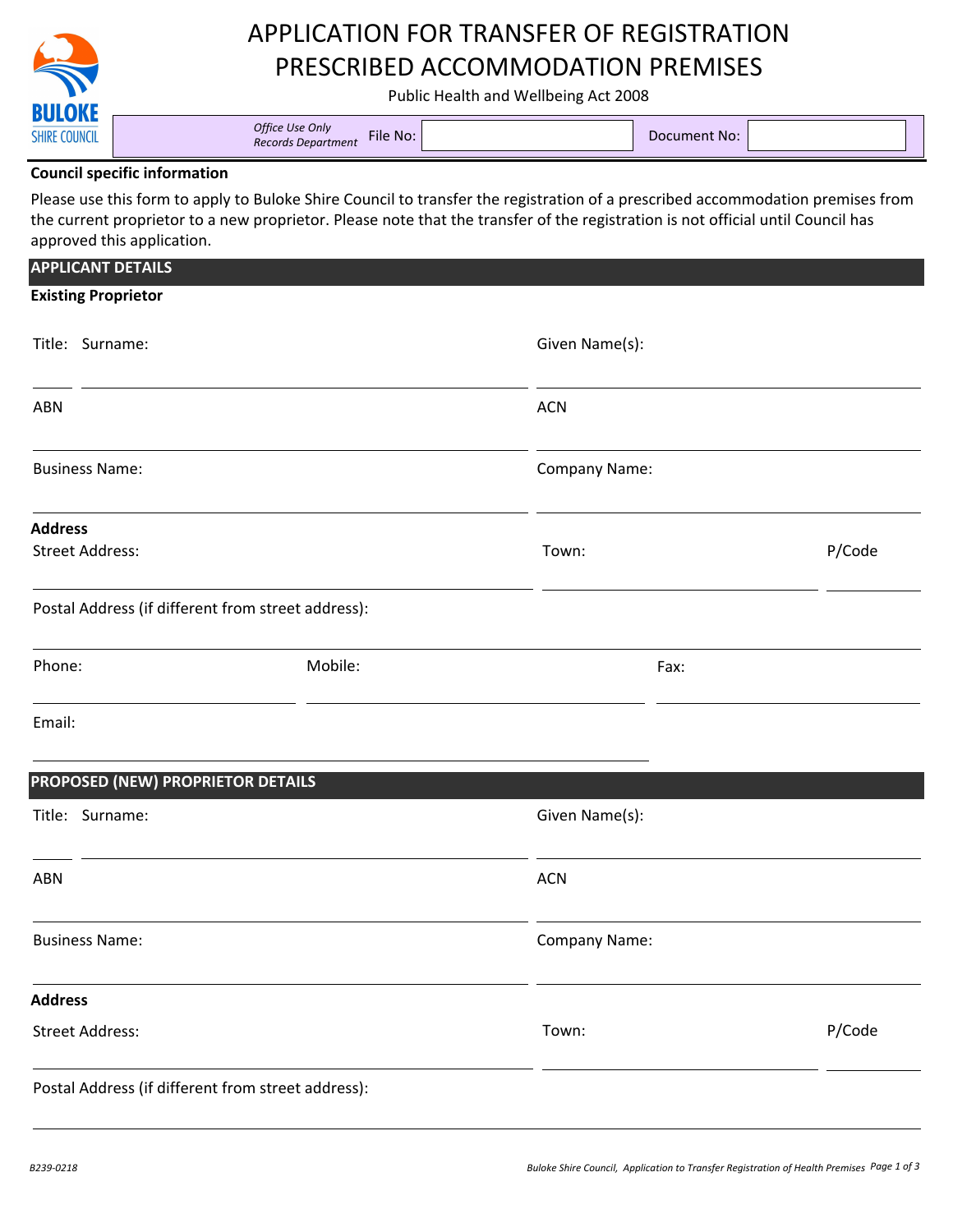| Phone:                                                                                                                                      | Mobile:              |                | Fax:              |                                 |  |  |
|---------------------------------------------------------------------------------------------------------------------------------------------|----------------------|----------------|-------------------|---------------------------------|--|--|
| Email:                                                                                                                                      |                      |                |                   |                                 |  |  |
| <b>CONTACT DETAILS</b>                                                                                                                      |                      |                |                   |                                 |  |  |
| <b>Contact for this application</b>                                                                                                         |                      |                |                   |                                 |  |  |
| Surname:                                                                                                                                    |                      | Given Name(s): |                   |                                 |  |  |
| <b>Address</b>                                                                                                                              |                      |                |                   |                                 |  |  |
| <b>Street Address:</b>                                                                                                                      |                      | Town:          |                   | Postcode:                       |  |  |
| Phone:                                                                                                                                      | Mobile:              |                | Fax:              |                                 |  |  |
| Email:                                                                                                                                      |                      |                |                   |                                 |  |  |
| <b>PREMISES DETAILS</b>                                                                                                                     |                      |                |                   |                                 |  |  |
| <b>Address</b>                                                                                                                              |                      |                |                   |                                 |  |  |
| <b>Street Address:</b>                                                                                                                      |                      | Town:          |                   | Postcode:                       |  |  |
| Primary Language Spoken at Premises: (to assist with communication in the future)                                                           |                      |                |                   |                                 |  |  |
| PRESCRIBED ACCOMMODATION DETAILS                                                                                                            |                      |                |                   |                                 |  |  |
| Will the premises provide food to guest and/or the public? (eg. Bed and Breakfast)<br>○ No If yes, please contact council<br>$\bigcirc$ Yes |                      |                |                   |                                 |  |  |
| Please choose a type of accommodation:                                                                                                      |                      |                |                   | regarding Food Act Registration |  |  |
| Residential Accommodation                                                                                                                   | Hotel/Motel          | Hostel         | Bed and Breakfast |                                 |  |  |
| Student Dormitory                                                                                                                           | $\Box$ Holiday Camps | Rooming House  |                   |                                 |  |  |
| Maximum Number of Guests Accommodated: Number of Rooms:                                                                                     |                      |                |                   |                                 |  |  |

**Premises in which, other than family of the proprietor, not more than 5 persons are accommodated, and which is not a rooming house do not need to proceed with this application**

**SUPPORTING DOCUMENTS**  i

### **Additional Information as Requested by Council Only (1) Copy**

If providing attachment electronically, please supply as: jpeg;doc;pdf

If you have discussed this application with Council prior to delivering the application to Council, Council may request additional information based upon the nature of the application.